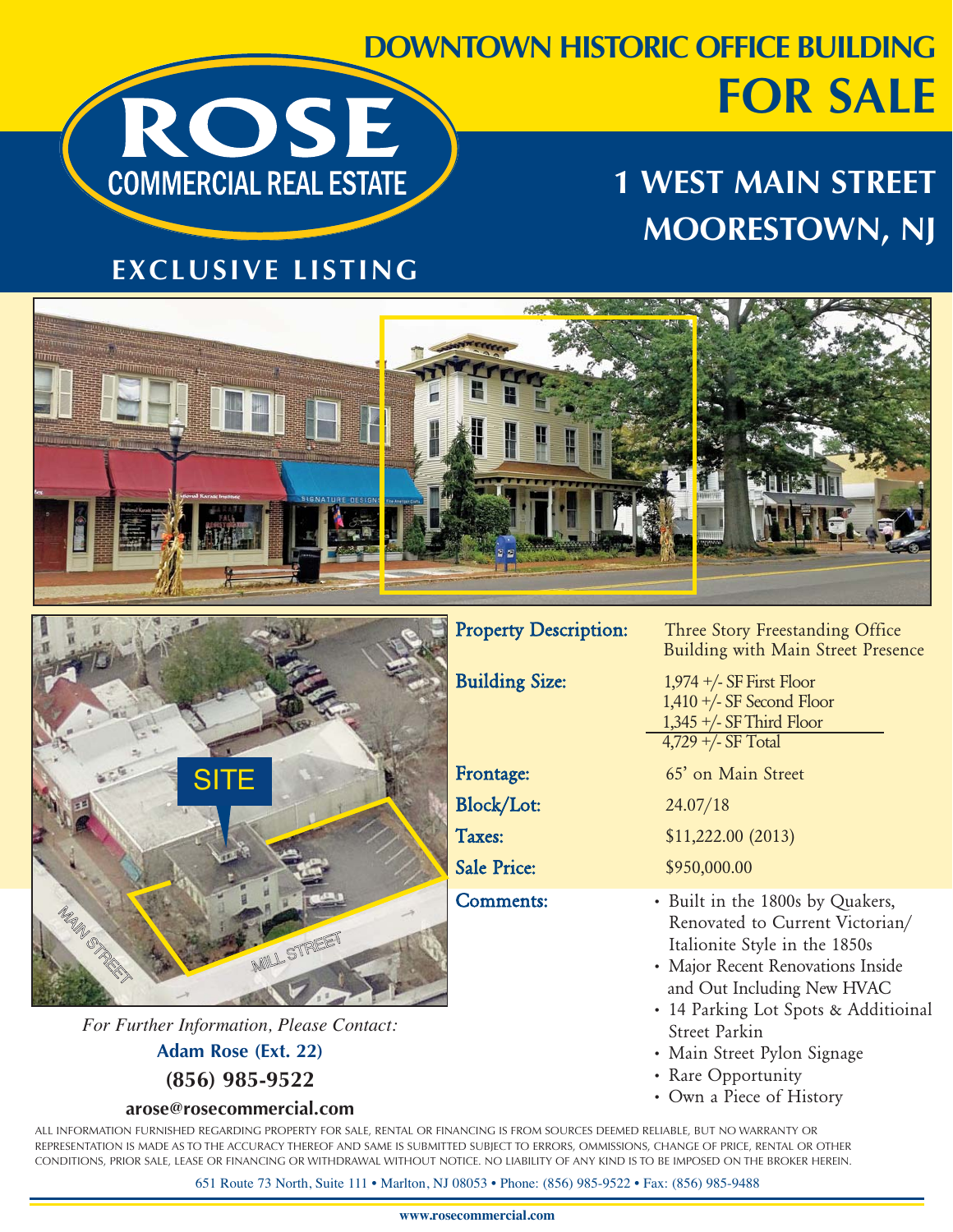## **DOWNTOWN HISTORIC OFFICE BUILDING FOR SALE**  ROSE



#### **EXCLUSIVE LISTING**

**COMMERCIAL REAL ESTATE** 





ALL INFORMATION FURNISHED REGARDING PROPERTY FOR SALE, RENTAL OR FINANCING IS FROM SOURCES DEEMED RELIABLE, BUT NO WARRANTY OR REPRESENTATION IS MADE AS TO THE ACCURACY THEREOF AND SAME IS SUBMITTED SUBJECT TO ERRORS, OMMISSIONS, CHANGE OF PRICE, RENTAL OR OTHER CONDITIONS, PRIOR SALE, LEASE OR FINANCING OR WITHDRAWAL WITHOUT NOTICE. NO LIABILITY OF ANY KIND IS TO BE IMPOSED ON THE BROKER HEREIN.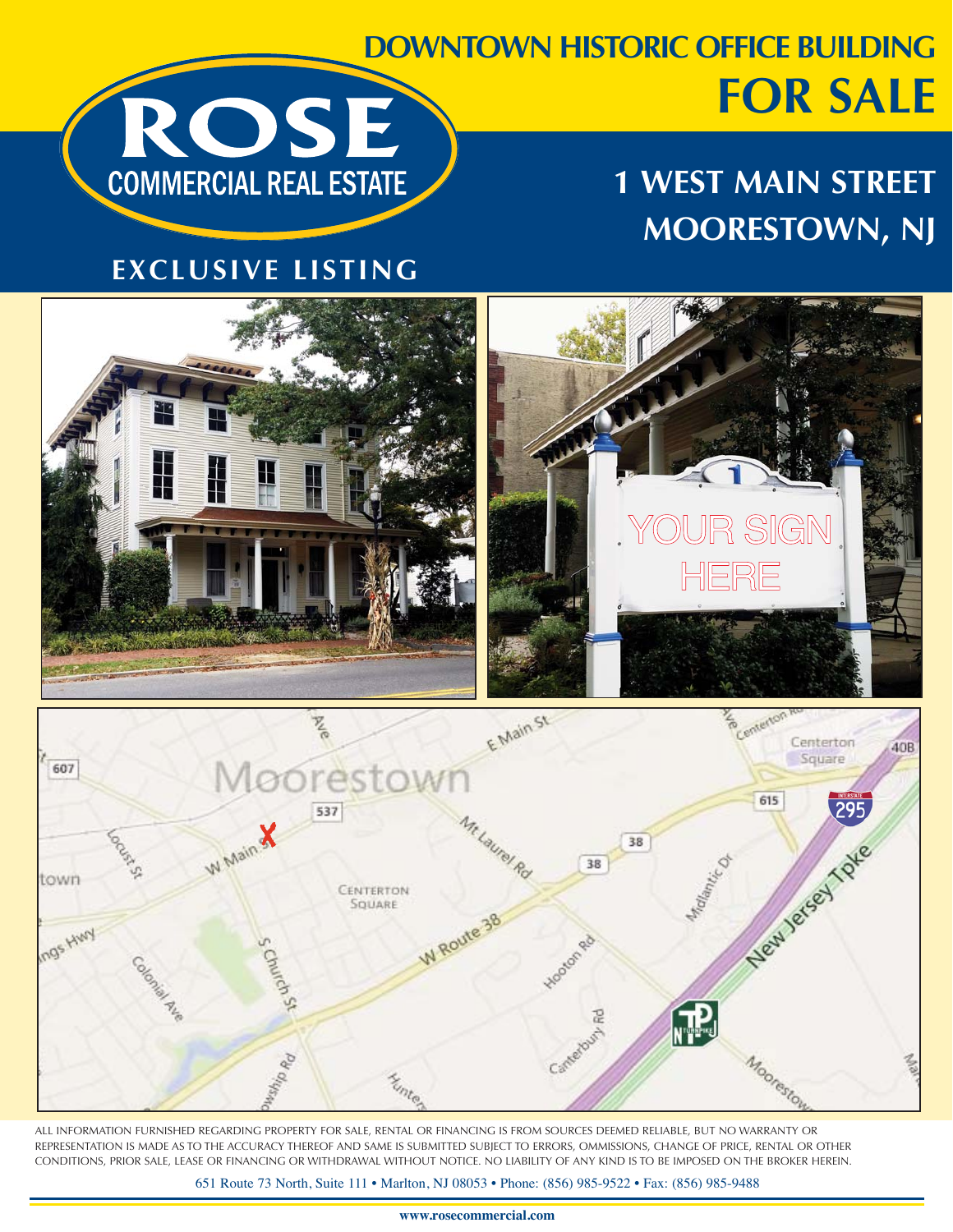

# **FOR SALE**

## **1 WEST MAIN STREET MOORESTOWN, NJ**

#### **EXCLUSIVE LISTING**



ALL INFORMATION FURNISHED REGARDING PROPERTY FOR SALE, RENTAL OR FINANCING IS FROM SOURCES DEEMED RELIABLE, BUT NO WARRANTY OR REPRESENTATION IS MADE AS TO THE ACCURACY THEREOF AND SAME IS SUBMITTED SUBJECT TO ERRORS, OMMISSIONS, CHANGE OF PRICE, RENTAL OR OTHER CONDITIONS, PRIOR SALE, LEASE OR FINANCING OR WITHDRAWAL WITHOUT NOTICE. NO LIABILITY OF ANY KIND IS TO BE IMPOSED ON THE BROKER HEREIN.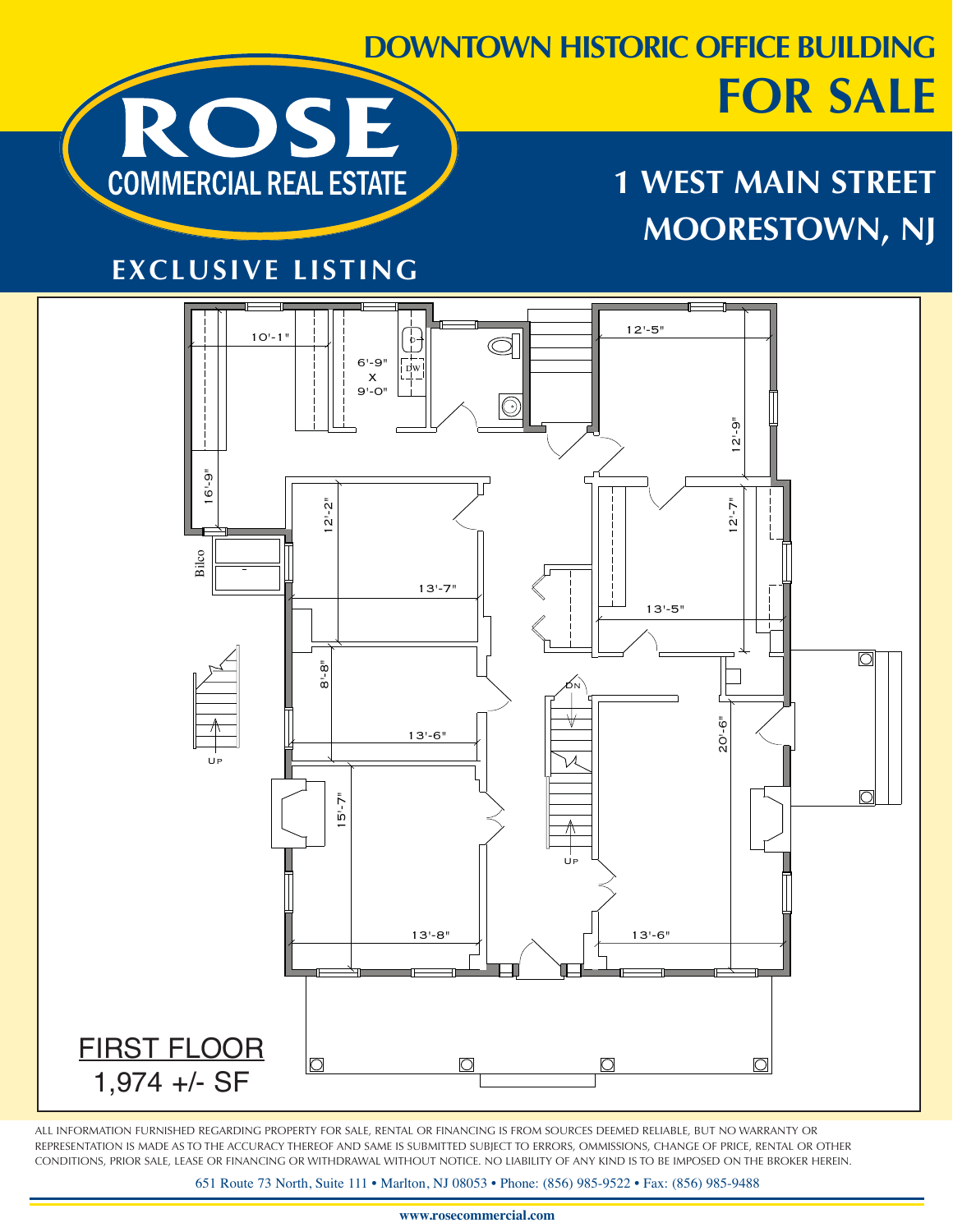

## **DOWNTOWN HISTORIC OFFICE BUILDING FOR SALE**

## **1 WEST MAIN STREET MOORESTOWN, NJ**

#### **EXCLUSIVE LISTING**



ALL INFORMATION FURNISHED REGARDING PROPERTY FOR SALE, RENTAL OR FINANCING IS FROM SOURCES DEEMED RELIABLE, BUT NO WARRANTY OR REPRESENTATION IS MADE AS TO THE ACCURACY THEREOF AND SAME IS SUBMITTED SUBJECT TO ERRORS, OMMISSIONS, CHANGE OF PRICE, RENTAL OR OTHER CONDITIONS, PRIOR SALE, LEASE OR FINANCING OR WITHDRAWAL WITHOUT NOTICE. NO LIABILITY OF ANY KIND IS TO BE IMPOSED ON THE BROKER HEREIN.